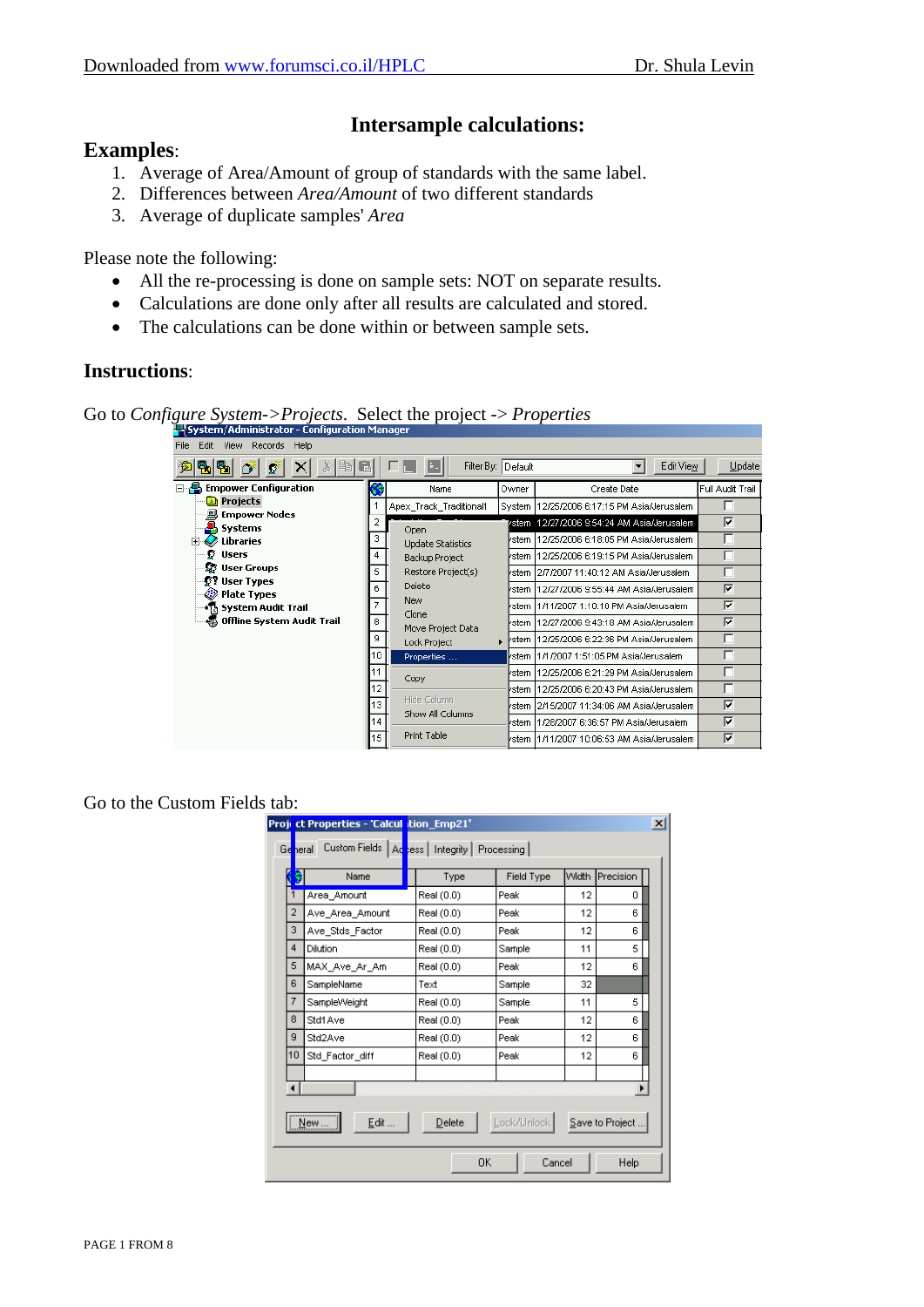#### *Example 1:*

Area/Amount is averaged over a group of runs with identical label.

| The custom field's name HERE: Ave_Area_Amount $\Rightarrow$ SAME.%AVE(Area_Amount) |  |  |  |
|------------------------------------------------------------------------------------|--|--|--|
|------------------------------------------------------------------------------------|--|--|--|

| COIL CUSCOM FIEIG - AVE_AFE&_AMOUNE | 싀                                                              |
|-------------------------------------|----------------------------------------------------------------|
| Field Type                          | Name: Ave_Area_Amount                                          |
| $\bigcirc$ Sample                   |                                                                |
| $\Gamma$ Result                     | <b>Translation Definition:</b><br>12<br>$W$ idth:              |
| $\bullet$ Peak                      | Translation<br>Value<br>Precision:<br>6                        |
| C Sample Set                        |                                                                |
| C Component                         | Min:  <br>-99999999.999000                                     |
|                                     | Mag.: 100000000.000000                                         |
| Data Type                           | □ User Entry Required ■ Custom Field Locked<br>Default Value : |
| $\bigcirc$ Integer (0)              |                                                                |
| $\bullet$ Real (0.0)                |                                                                |
| $\subset$ Text                      | Calculation Criteria<br>Use As:<br>Search Order:               |
| $\cap$ Date                         | <b>Result Set First</b><br>All or Nothing                      |
| C Boolean                           | Sample Type: All                                               |
| $C$ Enum                            | Peak Type:<br>lA⊪<br>Missing Peak                              |
| Data Source                         | Calculated Field Formula                                       |
| C Keyboard                          | SAME.%AVE(Area_Amount)                                         |
| $\subseteq$ External                |                                                                |
| C Calculated                        | Edit Formula                                                   |
|                                     | 0K<br>Cancel<br>Help                                           |

In which the calculation is: **SAME.%..AVE(Area\_Amount)**

Labels

# *Example 2*

Average of Area/Amount field of Std1 and Std2 having label Std1 and Std2 respectively. The difference and Average are calculated as the following:

a. Average for each standard:

Std1Ave => *Std1.%..AVE(Area\_Amount)* Std2Ave => *Std2.%..AVE(Area\_Amount)*

b. Maximum value of Average Area/Amount series

MAX\_Ave\_Ar\_Am = *Std%.%..MAX(Ave\_Area\_Amount)*

Identical Inj Channel

c. Difference between the two average values over the maximal value:  $((Std1Ave-Std2Ave)/MAX$  Ave Ar Am)\*100

The custom field formula is created and the settings of "Search Order" should be "Result Set Only" and "All or Nothing" in THIS SPECIFIC CASE.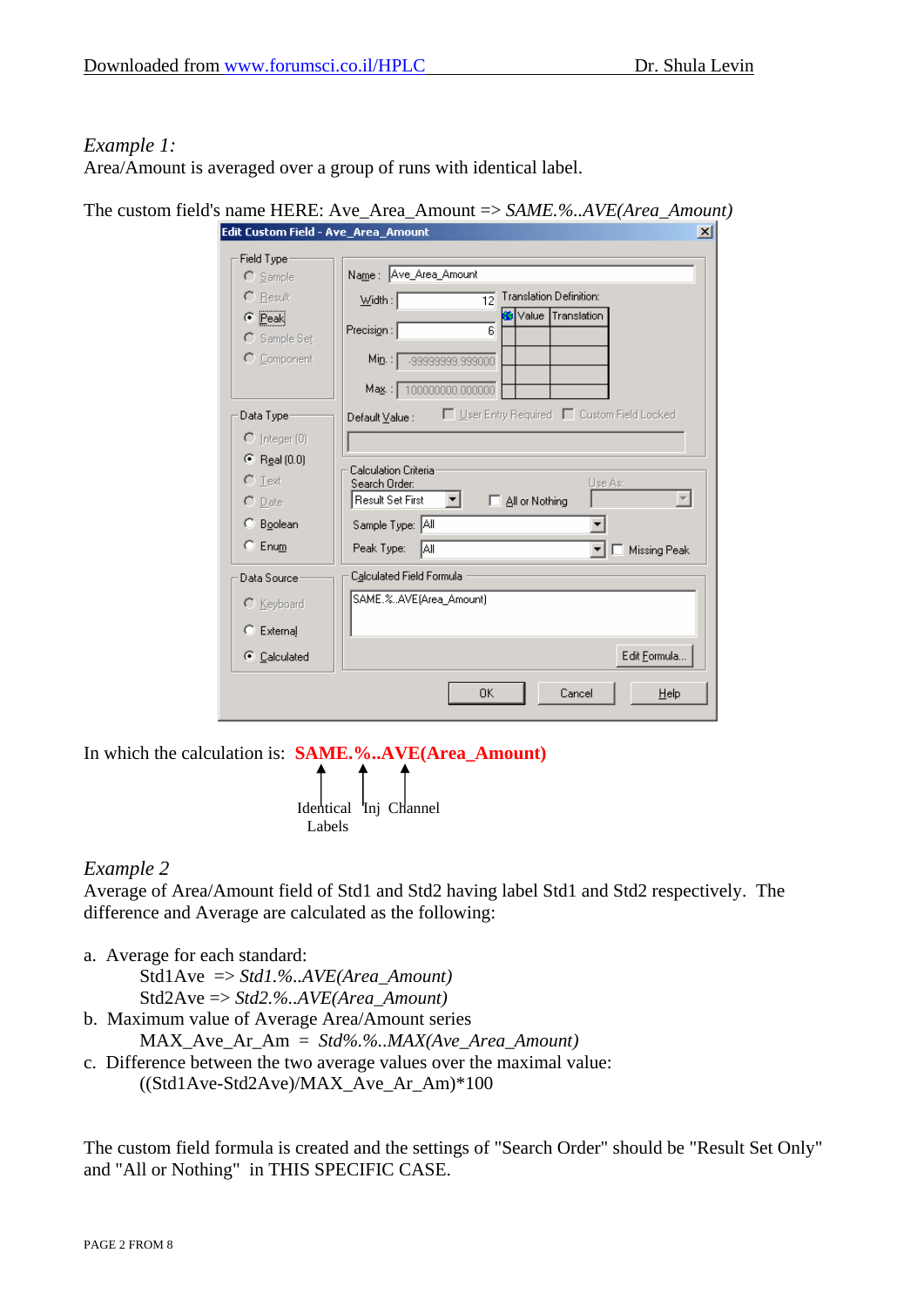| <b>Edit Custom Field - Std1Ave</b> | $\vert x \vert$                                                         |
|------------------------------------|-------------------------------------------------------------------------|
| Field Type                         |                                                                         |
| $\cap$ Sample                      | Name: Std1Ave                                                           |
| $\bigcap$ Result                   | <b>Translation Definition:</b><br>$W$ idth: $\lceil$<br>$\overline{12}$ |
| © Peak                             | Value Translation<br>Precision:<br>6                                    |
| $C$ Sample Set                     |                                                                         |
| C Component                        | Min. :<br>-999999999.999000                                             |
|                                    | Mag.: 100000000.000000                                                  |
| Data Type:                         | User Entry Required   Custom Field Locked<br>Default Value :            |
| $\bigcap$ [nteger (0)              |                                                                         |
| $\odot$ Real (0.0)                 | Calculation Criteria:                                                   |
| $\subset$ Text                     | Use As<br>Search Order:                                                 |
| $\cap$ Date                        | Result Set Only<br><b>▽</b> All or Nothing<br>▾∣                        |
| C Boolean                          | Sample Type: [All]                                                      |
| $C$ Enum                           | Peak Type:<br>l∧⊪<br><b>Missing Peak</b>                                |
| Data Source                        | Calculated Field Formula                                                |
| C Keyboard                         | Std1.%AVE(Area_Amount)                                                  |
| C External                         |                                                                         |
| Calculated                         | Edit Formula                                                            |
|                                    | 0K<br>Cancel<br>Help                                                    |

After all custom fields were created go to the sample set that was run.

| $\sim$ to the Bampic Bell $\sim$ rest, select the sample set, 100 is 71 file Bampic       |                                                                                                   |                   |   |                        |                                                                                                                                                |              |                              |     |
|-------------------------------------------------------------------------------------------|---------------------------------------------------------------------------------------------------|-------------------|---|------------------------|------------------------------------------------------------------------------------------------------------------------------------------------|--------------|------------------------------|-----|
|                                                                                           | $\Box$<br>& Calculation_Emp21 as System/Administrator - Project                                   |                   |   |                        |                                                                                                                                                |              |                              |     |
| File                                                                                      | Edit View Tools Database Application Help                                                         |                   |   |                        |                                                                                                                                                |              |                              |     |
| REFORMARE<br>Filter By: All Sets by Date (Detailed)<br>Max Rows:<br>Edit View  <br>Update |                                                                                                   |                   |   |                        |                                                                                                                                                |              |                              |     |
|                                                                                           |                                                                                                   |                   |   |                        | Sample Sets  Injections  Channels   Methods   Result Sets   Results   Peaks   Sign Offs   Curves   View Filters   Custom Fields   Audit Trails |              |                              |     |
| Sample Set Name                                                                           | Sample Set Start Date                                                                             |                   |   | Sample Set Finish Date | Sample Set Method                                                                                                                              |              | System Name Empower Node Sys |     |
| PrednisoneUSP 10 mg                                                                       | 1/21/2000 4:18:00 PM Europe/Istanbul   1/21/2000 6:24:11 PM Europe/Istanbul   PrednisoneUSP 10 mg |                   |   |                        |                                                                                                                                                | Dissolution2 | Autotest98                   |     |
| PrednisoneNoRecircNoRepl 10/27/1999 12:36:43 PM                                           |                                                                                                   | New Method        |   | 227:29 PM Israel       | PrednisoneNoRecircNoRepl Dissolution1                                                                                                          |              | Marketdev01                  | ver |
|                                                                                           |                                                                                                   |                   |   |                        |                                                                                                                                                |              |                              |     |
|                                                                                           |                                                                                                   | Review            |   |                        |                                                                                                                                                |              |                              |     |
|                                                                                           |                                                                                                   | Preview/Publisher |   |                        |                                                                                                                                                |              |                              |     |
|                                                                                           |                                                                                                   | Process           |   |                        |                                                                                                                                                |              |                              |     |
|                                                                                           |                                                                                                   | Print<br>Export   |   |                        |                                                                                                                                                |              |                              |     |
|                                                                                           |                                                                                                   | Alter Sample      |   |                        |                                                                                                                                                |              |                              |     |
|                                                                                           |                                                                                                   | Run Samples       |   |                        |                                                                                                                                                |              |                              |     |
|                                                                                           |                                                                                                   | Copy To Project   |   |                        |                                                                                                                                                |              |                              |     |
|                                                                                           |                                                                                                   |                   |   |                        |                                                                                                                                                |              |                              |     |
|                                                                                           |                                                                                                   | Lock Channel      |   |                        |                                                                                                                                                |              |                              |     |
|                                                                                           |                                                                                                   | Unlock Channel    |   |                        |                                                                                                                                                |              |                              |     |
| $\overline{\phantom{a}}$                                                                  |                                                                                                   | View As           | ▶ |                        |                                                                                                                                                |              |                              |     |
| 2 total                                                                                   |                                                                                                   |                   |   |                        |                                                                                                                                                |              |                              |     |

Go to the "*Sample Sets*" view, select the sample set, *Tools->Alter Sample*

The following screen is opened, where parameters are filled in and the last line would be "*Summarize Custom Fields*":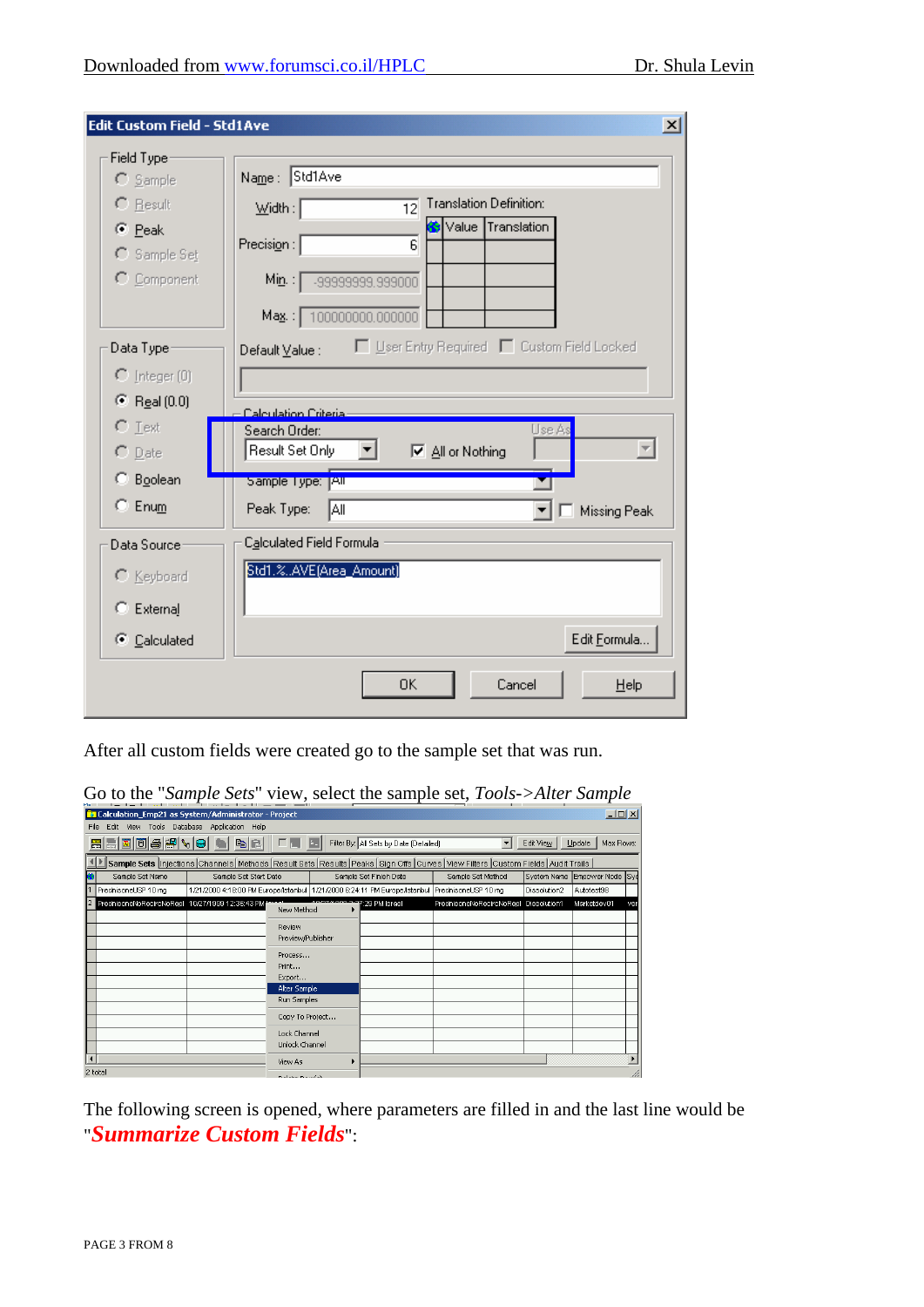|                      | $-101 \times 1$<br>on PrednisoneNoRecircNoRepl in Calculation Emp21 as System/Administrator - Alter Sample Set<br>Edit View Help<br>File |      |                |                         |             |                               |                    |                |              |          |                    |                                              |   |
|----------------------|------------------------------------------------------------------------------------------------------------------------------------------|------|----------------|-------------------------|-------------|-------------------------------|--------------------|----------------|--------------|----------|--------------------|----------------------------------------------|---|
|                      | $\sim$ $\sim$ $\sim$<br>日 韓國                                                                                                             |      |                |                         |             |                               |                    |                |              |          |                    |                                              |   |
|                      | SampleName                                                                                                                               | Vial | Label          | Function                | Sample Type | Method Set /<br>Report Method | Label<br>Reference | Level          | SampleWeight | Dilution | Inj<br>Vol<br>(UL) | Processing                                   |   |
| 8                    | Prednisone_Tab                                                                                                                           | 6    | A3             | Inject Samples          | Unknown     | Prednisone Mth                |                    |                | 1.00000      | 1.00000  | 20.0               | Don't Process or Repor                       |   |
| 9                    | Prednisone Tab                                                                                                                           | 7    | A <sub>4</sub> | Inject Samples          | Unknown     | Prednisone Mth                |                    |                | 1.00000      | 1.00000  | 20.0               | Don't Process or Repor                       |   |
| 10                   | Prednisone_Tab                                                                                                                           | 8    | A4             | Inject Samples          | Unknown     | Prednisone Mth                |                    |                | 1,00000      | 1.00000  | 20.0               | Don't Process or Repor                       |   |
| 11                   | Pred Std                                                                                                                                 | 100  | Std2           | Inject Standards        | Standard    | Prednisone Mth                |                    | $\overline{a}$ | 1.00000      | 1.00000  |                    | 20.0 Normal                                  |   |
| 12                   | Prednisone Tab                                                                                                                           | 9    | A5             | Inject Samples          | Unknown     | Prednisone Mth                |                    |                | 1.00000      | 1.00000  |                    | 20.0 Don't Process or Repor                  |   |
| 13                   | Prednisone Tab                                                                                                                           | 10   | A5             | Inject Samples          | Unknown     | Prednisone Mth                |                    |                | 1.00000      | 1.00000  | 20.0               | Don't Process or Repor                       |   |
| 14                   | Prednisone Tab                                                                                                                           | 11   | A6             | Inject Samples          | Unknown     | Prednisone Mth                |                    |                | 1.00000      | 1.00000  | 20.0               | Don't Process or Repor                       |   |
| 15                   | Prednisone Tab                                                                                                                           | 12   | A6             | Inject Samples          | Linknown    | Prednisone Mth                |                    |                | 1.00000      | 1.00000  |                    | 20.0 Don't Process or Repor                  |   |
| 16                   | Prednisone Tab                                                                                                                           | 13   | A7             | Inject Samples          | Unknown     | Prednisone Mth                |                    |                | 1.00000      | 1.00000  |                    | 20.0 Don't Process or Repor                  |   |
| 17                   | Prednisone Tab                                                                                                                           | 14   | A7             | Inject Samples          | Unknown     | Prednisone Mth                |                    |                | 1.00000      | 1.00000  |                    | 20.0 Don't Process or Repor                  |   |
| 18                   | Prednisone Tab                                                                                                                           | 15   | A <sub>8</sub> | Inject Samples          | Unknown     | Prednisone Mth                |                    |                | 1.00000      | 1.00000  |                    | 20.0 Don't Process or Repor                  |   |
| 19                   | Prednisone Tab                                                                                                                           | 16   | A8             | Inject Samples          | Linknown    | Prednisone Mth                |                    |                | 1.00000      | 1.00000  |                    | 20.0 Don't Process or Repor                  |   |
| 20                   | Pred Std                                                                                                                                 | 100  | Std2           | Inject Standards        | Standard    | Prednisone Mth                |                    | $\overline{a}$ | 1.00000      | 1.00000  | 20.0               | Normal                                       |   |
| 21                   | Prednisone_Tab                                                                                                                           | 17   | A9             | Inject Samples          | Unknown     | Prednisone Mth                |                    |                | 1.00000      | 1.00000  | 20.0               | Don't Process or Repor                       |   |
| 22                   | Prednisone Tab                                                                                                                           | 18   | A <sub>9</sub> | Inject Samples          | Unknown     | Prednisone Mth                |                    |                | 1.00000      | 1.00000  | 20.0               | Don't Process or Repor                       |   |
| 23                   | Prednisone Tab                                                                                                                           | 19   | A10            | Inject Samples          | Unknown     | Prednisone Mth                |                    |                | 1.00000      | 1.00000  |                    | 20.0 Don't Process or Repor                  |   |
| 24                   | Prednisone Tab                                                                                                                           | 20   | A10            | Inject Samples          | Linknown    | Prednisone Mth                |                    |                | 1.00000      | 1.00000  |                    | 20.0 Don't Process or Repor                  |   |
| 25                   | Prednisone Tab                                                                                                                           | 21   | A11            | Inject Samples          | Unknown     | Prednisone Mth                |                    |                | 1.00000      | 1.00000  |                    | 20.0 Don't Process or Repor                  |   |
| 26                   | Prednisone Tab                                                                                                                           | 22   | A11            | Inject Samples          | Unknown     | Prednisone Mth                |                    |                | 1.00000      | 1.00000  |                    | 20.0 Don't Process or Repor                  |   |
| 27                   | Prednisone_Tab                                                                                                                           | 23   | A12            | Inject Samples          | Unknown     | Prednisone Mth                |                    |                | 1.00000      | 1.00000  |                    | 20.0 Don't Process or Repor                  |   |
| 28                   | Prednisone Tab                                                                                                                           | 24   | A12            | Inject Samples          | Unknown     | Prednisone Mth                |                    |                |              |          |                    | 1,00000 1,00000 20.0 Don't Process or Report |   |
| 29                   | Pred <sup>E</sup> std                                                                                                                    |      | 100 Std2       | Inject Standards        | Standard    | Prednisone Mth                |                    | $\overline{a}$ | 1.00000      | 1.00000  |                    | 20.0   Normal                                |   |
| 30                   |                                                                                                                                          |      |                | Quantitate              |             |                               | A*                 |                |              |          |                    | Normal                                       |   |
| 31                   |                                                                                                                                          |      |                | Summarize Custom Fields |             |                               |                    |                |              |          |                    | Normal                                       |   |
|                      |                                                                                                                                          |      |                |                         |             |                               |                    |                |              |          |                    |                                              | ► |
| $\blacktriangleleft$ |                                                                                                                                          |      |                |                         |             |                               |                    |                |              |          |                    | <u>ya</u>                                    |   |
|                      | For Help, press F1                                                                                                                       |      |                |                         |             |                               |                    |                |              |          |                    |                                              |   |

Values of label and standards amounts and all other custom fields' values are filled in. Then *File- >Save*.

After preparing the processing parameter the sample set is selected, then *Tools->Process*, and select the method set and check the "*Clear Calibration*" click OK. REMEMBER TO WAIT UNTIL ALL CALCULATIONS ARE OVER AND RESULTS ARE SAVED.

| Calculation_Emp21 - Background Processing and Reporting | $\vert x \vert$                                                              |
|---------------------------------------------------------|------------------------------------------------------------------------------|
| Processing<br>$\nabla$ Process                          | C Use acquisition method set (i.e. from the sample set used to acquire data) |
| C Use specified method set                              | Prednisone Mth Set                                                           |
| C Use specified processing method                       |                                                                              |
| $\nabla$ Clear Calibration                              | How: Calibrate and Quantitat                                                 |
| <b>Reporting</b><br>Print<br><b>WAD</b> Color Laser     |                                                                              |
|                                                         | C Use acquisition method set (i.e. from the sample set used to acquire data) |
| C Use specified method set                              |                                                                              |
| C Use specified report method                           |                                                                              |
|                                                         |                                                                              |
| Exporting<br>$\Box$ Export                              |                                                                              |
|                                                         | C Use acquisition method set (i.e. from the sample set used to acquire data) |
| C Use specified method set                              |                                                                              |
| C Use specified export method                           |                                                                              |
|                                                         |                                                                              |
| new info<br>Default Comments:                           |                                                                              |
| Comments:<br>new info                                   |                                                                              |
|                                                         |                                                                              |
|                                                         |                                                                              |
|                                                         | OK<br>Cancel<br>Help                                                         |
|                                                         |                                                                              |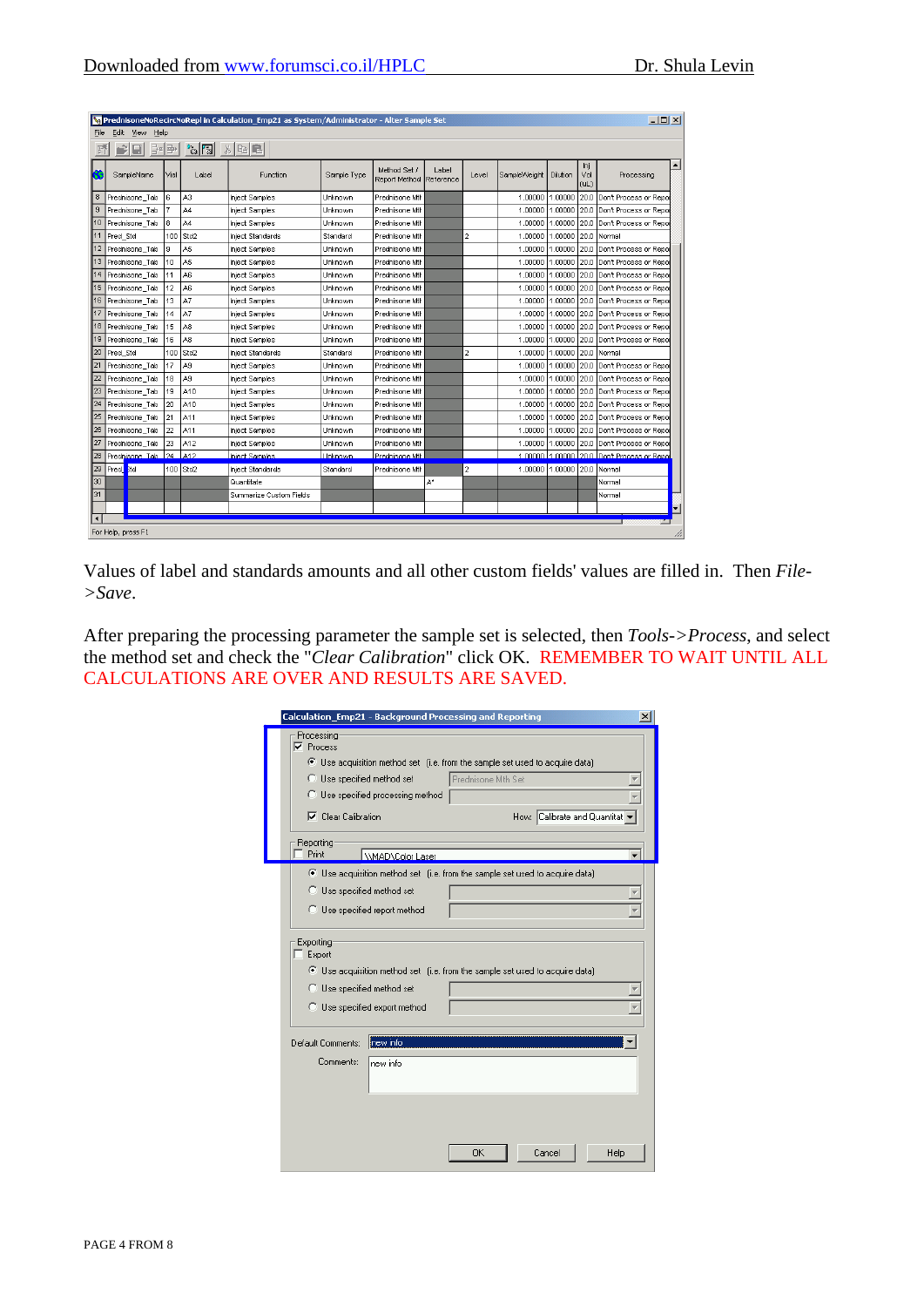|    | calculation chipzi as system/Auministrator - Project<br>$-1$ $-1$                                                                               |                  |                |                      |              |               |                                            |                                                                                                                          |                                            |                                            |                           |  |
|----|-------------------------------------------------------------------------------------------------------------------------------------------------|------------------|----------------|----------------------|--------------|---------------|--------------------------------------------|--------------------------------------------------------------------------------------------------------------------------|--------------------------------------------|--------------------------------------------|---------------------------|--|
|    | Application Help<br>Edit<br>View Tools Database                                                                                                 |                  |                |                      |              |               |                                            |                                                                                                                          |                                            |                                            |                           |  |
|    | ako 010 a                                                                                                                                       |                  |                | 鲁                    | г<br>e)<br>启 |               | Filter By: Latest Result for Each Channel  | $\blacksquare$<br>Edit View                                                                                              | Update                                     | Max Rows: 1000                             | $ 4 $ $ $ $ $ $ $ $ $ $ $ |  |
|    | Sample Sets   Injections   Channels   Methods   Result Sets   Results  Peaks   Sign Offs   Curves   View Filters   Custom Fields   Audit Trails |                  |                |                      |              |               |                                            |                                                                                                                          |                                            |                                            |                           |  |
| 谷  | SampleName                                                                                                                                      |                  |                | Label Vial Injection | Sample Type  | Channel       | Date Acquired                              | Date Processed                                                                                                           | Processing Method                          | Processed By                               | Result #                  |  |
|    | Prednisone Tab A10                                                                                                                              |                  | 19             |                      | Unknown      | 2487Channel 1 | 10/27/1999 3:00:45 PM Israel               | 2/26/2007 7:21:20 PM Asia/Jerusalem                                                                                      | Prednisone Proc Mth                        | System/Administrator                       | 7                         |  |
| 8  | Prednisone Tab                                                                                                                                  | A <sub>9</sub>   | 18             | 1                    | Unknown      | 2487Channel 1 | 10/27/1999 2:55:24 PM Israel               | 2/26/2007 7:21:20 PM Asia/Jerusalem                                                                                      |                                            | Prednisone Proc Mth System/Administrator   | 7                         |  |
| 9  | Prednisone Tab A9                                                                                                                               |                  | 17             |                      | Unknown      | 2487Channel 1 | 10/27/1999 2:50:03 PM Israel               | 2/26/2007 7:21:19 PM Asia/Jerusalem Prednisone Proc Mth System/Administrator                                             |                                            |                                            | 7                         |  |
| 10 | Pred Std                                                                                                                                        | Std <sub>2</sub> | 100            |                      | 1 Standard   | 2487Channel 1 | 10/27/1999 2:44:20 PM Israel               | 2/26/2007 7:21:14 PM Asia/Jerusalem Prednisone Proc Mth System/Administrator                                             |                                            |                                            | 8                         |  |
|    | Prednisone_Tab A8                                                                                                                               |                  | 16             |                      | Unknown      | 2487Channel 1 | 10/27/1999 2:38:40 PM Israel               | 2/26/2007 7:21:19 PM Asia/Jerusalem                                                                                      |                                            | Prednisone Proc Mth System/Administrator   | 7                         |  |
|    | 12 Prednisone Tab A8                                                                                                                            |                  | 15             |                      | Unknown      | 2487Channel 1 | 10/27/1999 2:33:14 PM Israel               | 2/26/2007 7:21:19 PM Asia/Jerusalem                                                                                      | Prednisone Proc Mth                        | System/Administrator                       | 7                         |  |
|    | 13 Prednisone Tab A7                                                                                                                            |                  | 14             |                      | Unknown      | 2487Channel 1 | 10/27/1999 2:27:50 PM Israel               | 2/26/2007 7:21:18 PM Asia/Jerusalem                                                                                      |                                            | Prednisone Proc Mth   System/Administrator | 7                         |  |
| 14 | Prednisone_Tab A7                                                                                                                               |                  | 13             |                      | Unknown      | 2487Channel 1 | 10/27/1999 2:22:23 PM Israel               | 2/26/2007 7:21:18 PM Asia/Jerusalem                                                                                      | Prednisone Proc Mth                        | System/Administrator                       | 7                         |  |
| 15 | Prednisone Tab A6                                                                                                                               |                  | 12             |                      | Unknown      | 2487Channel 1 | 10/27/1999 2:17:00 PM Israel               | 2/26/2007 7:21:18 PM Asia/Jerusalem                                                                                      |                                            | Prednisone Proc Mth   System/Administrator | $\overline{z}$            |  |
| 16 | Prednisone Tab A6                                                                                                                               |                  | 11             |                      | Unknown      | 2487Channel 1 | 10/27/1999 2:11:39 PM Israel               | 2/26/2007 7:21:17 PM Asia/Jerusalem                                                                                      |                                            | Prednisone Proc Mth System/Administrator   | $\overline{7}$            |  |
| 17 | Prednisone Tab A5                                                                                                                               |                  | 10             |                      | 1 Unknown    | 2487Channel 1 | 10/27/1999 2:06:17 PM Israel               | 2/26/2007 7:21:17 PM Asia/Jerusalem                                                                                      | Prednisone Proc Mth   System/Administrator |                                            | 7                         |  |
| 18 | Prednisone Tab A5                                                                                                                               |                  | l9.            |                      | Unknown      | 2487Channel 1 | 10/27/1999 2:00:54 PM Israel               | 2/26/2007 7:21:17 PM Asia/Jerusalem                                                                                      | Prednisone Proc Mth                        | System/Administrator                       | $\overline{7}$            |  |
| 19 | Pred Std                                                                                                                                        | Std2             | 100            |                      | 1 Standard   |               | 2487Channel 1 10/27/1999 1:55:12 PM Israel | 2/26/2007 7:21:13 PM Asia/Jerusalem Prednisone Proc Mth System/Administrator                                             |                                            |                                            | 8                         |  |
| 20 | Prednisone Tab A4                                                                                                                               |                  | 8              |                      | Unknown      | 2487Channel 1 | 10/27/1999 1:49:28 PM Israel               | 2/26/2007 7:21:17 PM Asia/Jerusalem                                                                                      |                                            | Prednisone Proc Mth System/Administrator   | 7                         |  |
| 21 | Prednisone Tab A4                                                                                                                               |                  | 7              |                      | Unknown      | 2487Channel 1 | 10/27/1999 1:44:01 PM Israel               | 2/26/2007 7:21:17 PM Asia/Jerusalem                                                                                      |                                            | Prednisone Proc Mth System/Administrator   | 7                         |  |
| 22 | Prednisone Tab A3                                                                                                                               |                  | 6              |                      | Unknown      | 2487Channel 1 | 10/27/1999 1:38:34 PM Israel               | 2/26/2007 7:21:16 PM Asia/Jerusalem                                                                                      |                                            | Prednisone Proc Mth   System/Administrator | 7                         |  |
| 23 | Prednisone Tab A3                                                                                                                               |                  | 5              |                      | Unknown      | 2487Channel 1 | 10/27/1999 1:33:08 PM Israel               | 2/26/2007 7:21:16 PM Asia/Jerusalem                                                                                      |                                            | Prednisone Proc Mth   System/Administrator | $\overline{7}$            |  |
| 24 | Prednisone Tab                                                                                                                                  | A <sub>2</sub>   | 4              |                      | Unknown      | 2487Channel 1 | 10/27/1999 1:27:44 PM Israel               | 2/26/2007 7:21:16 PM Asia/Jerusalem                                                                                      |                                            | Prednisone Proc Mth System/Administrator   | $\overline{7}$            |  |
| 25 | Prednisone Tab                                                                                                                                  | A2               | 3              |                      | Unknown      | 2487Channel 1 | 10/27/1999 1:22:21 PM Israel               | 2/26/2007 7:21:15 PM Asia/Jerusalem                                                                                      |                                            | Prednisone Proc Mth   System/Administrator | 7                         |  |
| 26 | Prednisone Tab A1                                                                                                                               |                  | $\overline{2}$ |                      | 1 Unknown    | 2487Channel 1 | 10/27/1999 1:16:57 PM Israel               | 2/26/2007 7:21:15 PM Asia/Jerusalem                                                                                      | Prednisone Proc Mth   System/Administrator |                                            | 7                         |  |
| 27 | ∣Prednisone Tab   A1                                                                                                                            |                  |                |                      | Unknown      | 2487Channel 1 | 10/27/1999 1:11:33 PM Israel               | 2/26/2007 7:21:15 PM Asia/Jerusalem                                                                                      |                                            | Prednisone Proc Mth System/Administrator   | 7                         |  |
| 28 | Pred Std                                                                                                                                        | Std1             | 100            |                      | 6 Standard   |               | 2487Channel 1 10/27/1999 1:06:09 PM Israel | 2/26/2007 7:21:13 PM Asia/Jerusalem Prednisone Proc Mth System/Administrator                                             |                                            |                                            | 8                         |  |
|    | 29 Pred Std                                                                                                                                     | Std1             | 100            |                      | 5 Standard   |               | 2487Channel 1 10/27/1999 1:00:50 PM Israel | 2/26/2007 7:21:12 PM Asia/Jerusalem Prednisone Proc Mth System/Administrator                                             |                                            |                                            | 8                         |  |
|    | 30 Pred_Std                                                                                                                                     | Std1             | 100            |                      | 4 Standard   |               |                                            | 2487Channel 1 10/27/1999 12:55:12 PM Israel 2/26/2007 7:21:12 PM Asia/Jerusalem Prednisone Proc Mth System/Administrator |                                            |                                            | 8                         |  |
| 31 | Pred Std                                                                                                                                        | Std1             | 100            |                      | 3 Standard   |               |                                            | 2487Channel 1 10/27/1999 12:49:51 PM Israel 2/26/2007 7:21:12 PM Asia/Jerusalem Prednisone Proc Mth System/Administrator |                                            |                                            | 8                         |  |
| 32 | Pred_Std                                                                                                                                        | Std1 100         |                |                      | 2 Standard   |               |                                            | 2487Channel 1 10/27/1999 12:44:13 PM Israel 2/26/2007 7:21:11 PM Asia/Jerusalem Prednisone Proc Mth System/Administrator |                                            |                                            | 8                         |  |
|    | 33 Pred_Std                                                                                                                                     | Std1 100         |                |                      | 1 Standard   |               |                                            | 2487Channel 1 10/27/1999 12:38:51 PM Israel 2/26/2007 7:21:11 PM Asia/Jerusalem Prednisone Proc Mth System/Administrator |                                            |                                            | 8                         |  |
|    |                                                                                                                                                 |                  |                |                      |              |               |                                            |                                                                                                                          |                                            |                                            |                           |  |

Create a report method for a summary of the standards by selecting the standards' results

Then *Tools->Preview/Publisher* and use a method with the following features A modified *Calibration Points Table*:

|      |             |       |                               | Standards Mormation<br>Peak: PrednisoneLabel: Std1   |                  |       |                 |          |             |
|------|-------------|-------|-------------------------------|------------------------------------------------------|------------------|-------|-----------------|----------|-------------|
|      | Sample Name | Label | Date Acquired                 | Sample Type                                          | Name             | Level | X Value         | Response | Area Amount |
| 1    | Pred Std    | 9t d1 | 10/27/1999 12:38:51 PM Israel | Standard                                             | Prednisone       |       | 0.020000        | 945507   | 47275368    |
| 2    | Pred_Std    | 9t d1 | 10/27/1999 12:44:13 PM Israel | Standard                                             | Prednisone       |       | 0.020000        | 932645   | 46632253    |
| 3    | Pred_Std    | 9t d1 | 10/27/1999 12:49:51 PM Israel | Standard                                             | Prednisone       |       | 0.020000        | 964646   | 48232299    |
| 4    | Pred_Std    | 9t d1 | 10/27/1999 12:55:12 PM Israel | Standard                                             | Prednisone       |       | 0.020000        | 990797   | 49539833    |
| 5.   | Pred Std    | 9t d1 | 10/27/1999 1:00:50 PM Israel  | Standard                                             | Prednisone       |       | 0.020000        | 949814   | 47490681    |
| 6.   | Pred Std    | 9td1  | 10/27/1999 1:06:09 PM Israel  | Standard                                             | Prednisone       |       | 0.020000 964034 |          | 48201704    |
| Mean |             |       |                               |                                                      |                  |       |                 |          | 47895356    |
| Max  |             |       |                               |                                                      |                  |       |                 |          | 49539833    |
|      |             |       |                               | Standards Information<br>Peak: PrednisoneLabel: Std2 |                  |       |                 |          |             |
|      | Sample Name | Label | Date Acquired                 | Sample Type                                          | Name             | Level | X Value         | Response | Area_Amount |
| 1    | Pred Std    | Std2  | 10/27/1999 1:55:12 PM Israel  | Standard                                             | Prednisone       | 2     | 0.020000        | 978865   | 48943228    |
| 2.   | Pred Std    | Std2  | 10/27/1999 2:44:20 PM Israel  | Standard                                             | Prednisone       | 2     | 0.020000        | 1009500  | 50475015    |
| o.   | Beach, Orch | 0.50  | 10/27/1000 2:22:17 RM lemal.  | <b>Chandard</b>                                      | <b>Beadaices</b> | o.    | 0.020000.       | 1025728  | C0090CE3    |
|      |             |       |                               |                                                      |                  |       |                 |          |             |
| Mean |             |       |                               |                                                      |                  |       |                 |          | 50235015    |

Where additional information can be added, such as *SampleName*, *Label, SampleType*, *Area/Amount,* etc, lines can be grouped by *Labels* and *Area/Amount* can be averaged and maximized in the report as well for troubleshooting.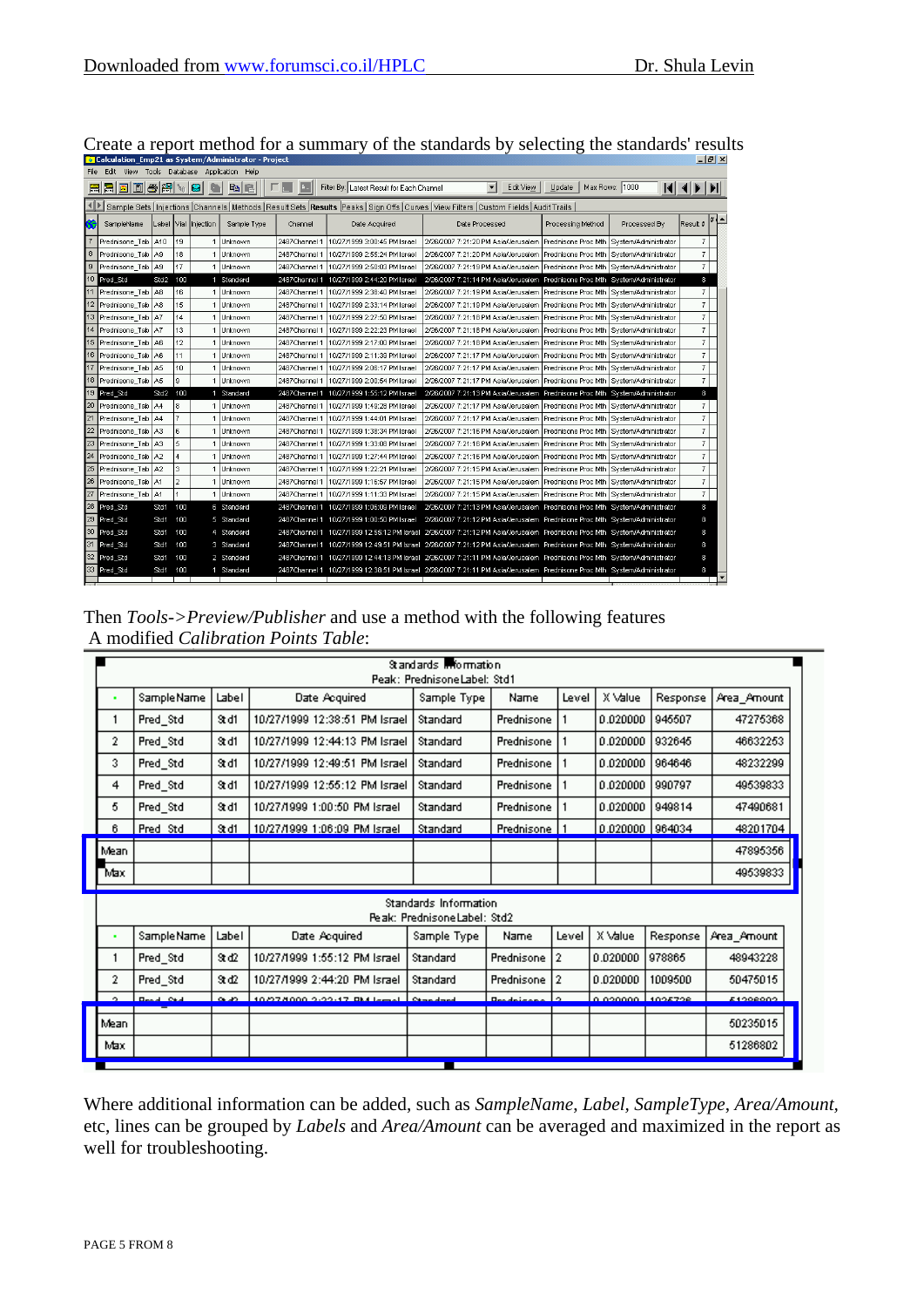.

The intersample calculations results can be summarized in a *Sample results table* after revisions:

| Intersample Calculations Results          |  |  |                            |                                             |      |  |  |
|-------------------------------------------|--|--|----------------------------|---------------------------------------------|------|--|--|
| Ave_Area_Amount   MAX_Ave_Ar_Am   Std1Ave |  |  |                            | Std2Ave   Ave_Stds_Factor   Std_Factor_diff |      |  |  |
| 48675243                                  |  |  | 43106078 47895356 50235015 | 49065186                                    | -5.4 |  |  |
|                                           |  |  |                            |                                             |      |  |  |

Also, the calculations can be visualized using a composite of the separate fields:



## *Example 3:*

Average of area duplicates of sample: formula is *SAME.%..AVE(Area)*

| Edit Custom Field - Ave Area Same | $\mathbf{x}$                                                   |
|-----------------------------------|----------------------------------------------------------------|
| Field Type                        |                                                                |
| $\bigcap$ Sample                  | Name: Ave_Area_Same                                            |
| $\Gamma$ Result                   | <b>Translation Definition:</b><br>$\overline{12}$<br>$W$ idth: |
| $\bullet$ Peak<br>$C$ Sample Set  | Translation<br>Value  <br>Precision:<br>3                      |
| $\Gamma$ Component                | Min:<br>-99999999.999                                          |
|                                   | Ma <u>x</u> . : [<br>100000000.000                             |
| Data Type:                        | □ User Entry Required ■ Custom Field Locked<br>Default Value : |
| $\bigcirc$ Integer (0)            |                                                                |
| $\bullet$ Real (0.0)              | Calculation Criteria                                           |
| $\Gamma$ Text                     | Use As:<br>Search Order:                                       |
| $\cap$ Date                       | Result Set Only<br>$\nabla$ All or Nothing<br>▾                |
| $\heartsuit$ Boolean              | Sample Type: All                                               |
| $\degree$ Enum                    | Peak Type:<br>IAII.<br><b>Missing Peak</b>                     |
| Data Source                       | Calculated Field Formula                                       |
| $C$ Keyboard                      | SAME.%.AVE(Area)                                               |
| $\subseteq$ External              |                                                                |
| C Calculated                      | Edit Formula                                                   |
|                                   | Cancel<br>0K<br>Help                                           |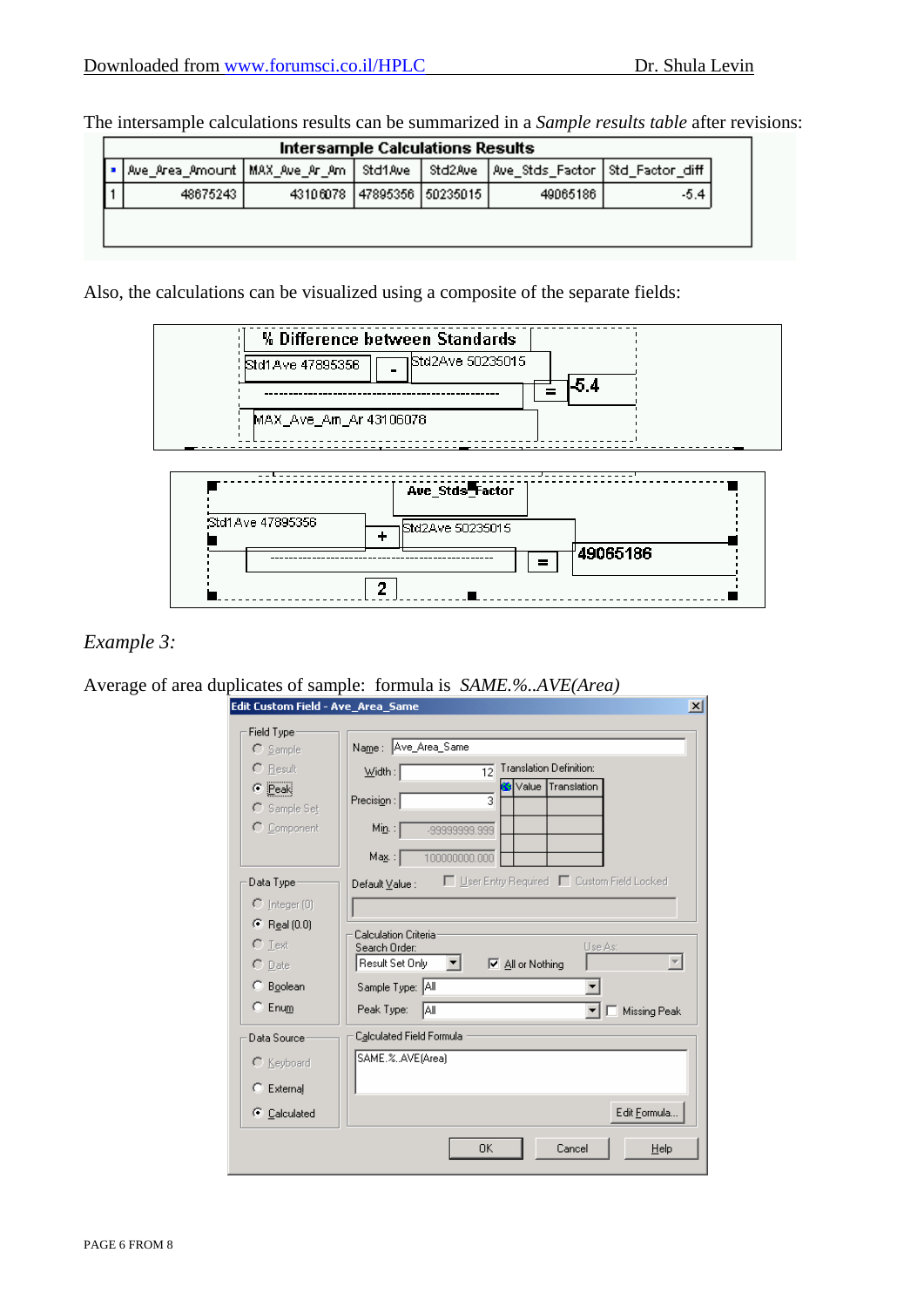### % Difference between areas of duplicates of samples: Larger **Larger**

|                                                   | Edit Custom Field - Max Sm Area<br>$\vert x \vert$                                                     |
|---------------------------------------------------|--------------------------------------------------------------------------------------------------------|
| Field Type:<br>$\bigcirc$ Sample                  | Name: Max_Sm_Area                                                                                      |
| $\bigcap$ Result<br>$\bullet$ Peak                | <b>Translation Definition:</b><br>$W$ idth:<br>$\overline{12}$<br>Value Translation<br>Precision:<br>3 |
| $C$ Sample Set<br>$\Gamma$ Component              | Min:<br>-99999999.999                                                                                  |
|                                                   | Ma <u>x</u> . : [<br>100000000.000                                                                     |
| Data Type                                         | □ User Entry Required □ Custom Field Locked<br>Default Value :                                         |
| $\bigcirc$ Integer (0)                            |                                                                                                        |
| $\odot$ B <sub>I</sub> -d(0.0)<br>CД<br><b>kt</b> | <b>Calculation Criteria</b><br>Use As:<br>Search Order:                                                |
| $\Box$ Le                                         | Result Set Only<br><b>▽</b> All or Nothing                                                             |
| $\bigcirc$ Beolean                                | Sample Type: Unknowns Only                                                                             |
| $\subset$ Erum                                    | Peak Type:<br>Founds Only<br><b>Missing Peak</b>                                                       |
| Data Source                                       |                                                                                                        |
| C Keyboard                                        | SAME.%MAX(Area)                                                                                        |
| $C$ External                                      |                                                                                                        |
| C Calculated                                      | Edit Formula                                                                                           |

# Smaller area is: *SAME.%..MIN(Area)*

| Edit Custom Field - Sm_Min_Area | $\vert x \vert$                                                                     |
|---------------------------------|-------------------------------------------------------------------------------------|
| Field Type:                     |                                                                                     |
| $\bigcap$ Sample                | Name: Sm_Min_Area                                                                   |
| $\cap$ Result                   | Translation Definition:<br>$\overline{12}$<br>$\underline{\text{W}}$ idth : $\vert$ |
| $\subseteq$ Peak                | Value Translation<br>3                                                              |
| C Sample Set                    | Precision:                                                                          |
| $C$ Component                   | $\mathsf{Min}$ : $\vert$<br>-99999999.999                                           |
|                                 | Ma <u>x</u> . :  <br>100000000.000                                                  |
| Data Type                       | □ User Entry Required □ Custom Field Locked<br>Default Value :                      |
| $\bigcap$ [nteger (0)           |                                                                                     |
| $\bullet$ Real (0.0)            |                                                                                     |
| $\Gamma$ Text                   | Calculation Criteria<br>Use As:<br>Search Order:                                    |
| $\cap$ Date                     | Result Set Only<br>▾<br><b>▽</b> All or Nothing                                     |
| C Boolean                       | Sample Type: Unknowns Only                                                          |
| $\subset$ Enum                  | Peak Type:<br>Founds Only<br>Missing F <mark>eak</mark>                             |
|                                 |                                                                                     |
| Data Source                     | Calculated Field Formula                                                            |
| C Keyboard                      | SAME.%MIN(Area)                                                                     |
| External<br>o                   |                                                                                     |
|                                 |                                                                                     |
| C Calculated                    | Edit Formula                                                                        |